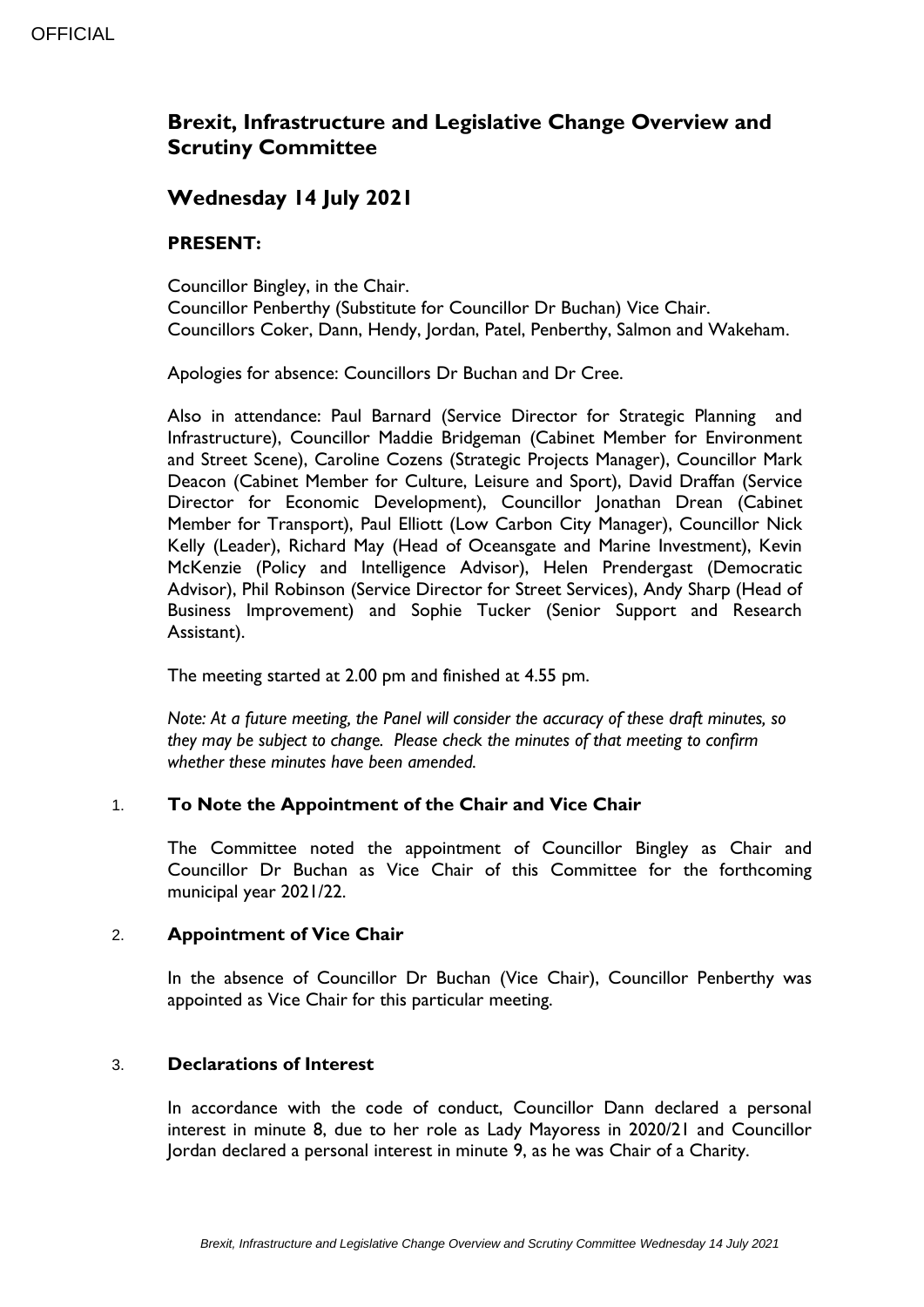#### 4. **Minutes**

The Committee agreed that the minutes of the meeting held on 10 March 2021 are a correct record.

### 5. **Chair's Urgent Business**

The Chair took this opportunity (on behalf of the Committee) to congratulate –

- (a) the Council on its award of  $E$ 9.5m from the National Lottery Heritage Fund 'Heritage Horizon Award' for the Plymouth Sound National Marne Park; Plymouth City Council had been the only local authority to be successful in winning this award twice; this demonstrated the strength and creativity in the city;
- (b) David Draffan (Service Director for Economic Development) who had been awarded an MBE in the Queen's Birthday Honours List for 'Services to Local Government'.

Councillor Dann formally endorsed Councillor Bingley's comments. She had been the former Cabinet Member that had driven the National Marine Park project which had formed part of the Labour Party's manifesto. The Council had collaborated with a large number of stakeholders in order to progress this initiative. The National Marine Park would be a fantastic legacy for the city.

In accordance with Section 100(B)(4)(b) of the Local Government Act, 1972, the Chair brought forward the above item for urgent consideration because of the need to advise Members for information).

#### 6. **Terms of Reference for the Scrutiny Committee**

The Committee considered its terms of reference.

Councillor Salmon queried the membership, in terms of the number of Councillors that were appointed to the Committee. The terms of reference stated nine but there were 10 members on this Scrutiny Committee.

The Democratic Support Officer advised that the terms of reference were incorrect (the correct number of Members was 10). The terms of reference would need to be amended at the next City Council meeting. The number of Councillors had changed following the recent local elections.

The Committee requested that the terms of reference be amended to reflect the change in the number of Councillors appointed to this Committee.

#### 7. **Policy Update**

Sophie Tucker (Senior Support and Research Assistant) provided an update to the briefing that had been circulated with the agenda, which included –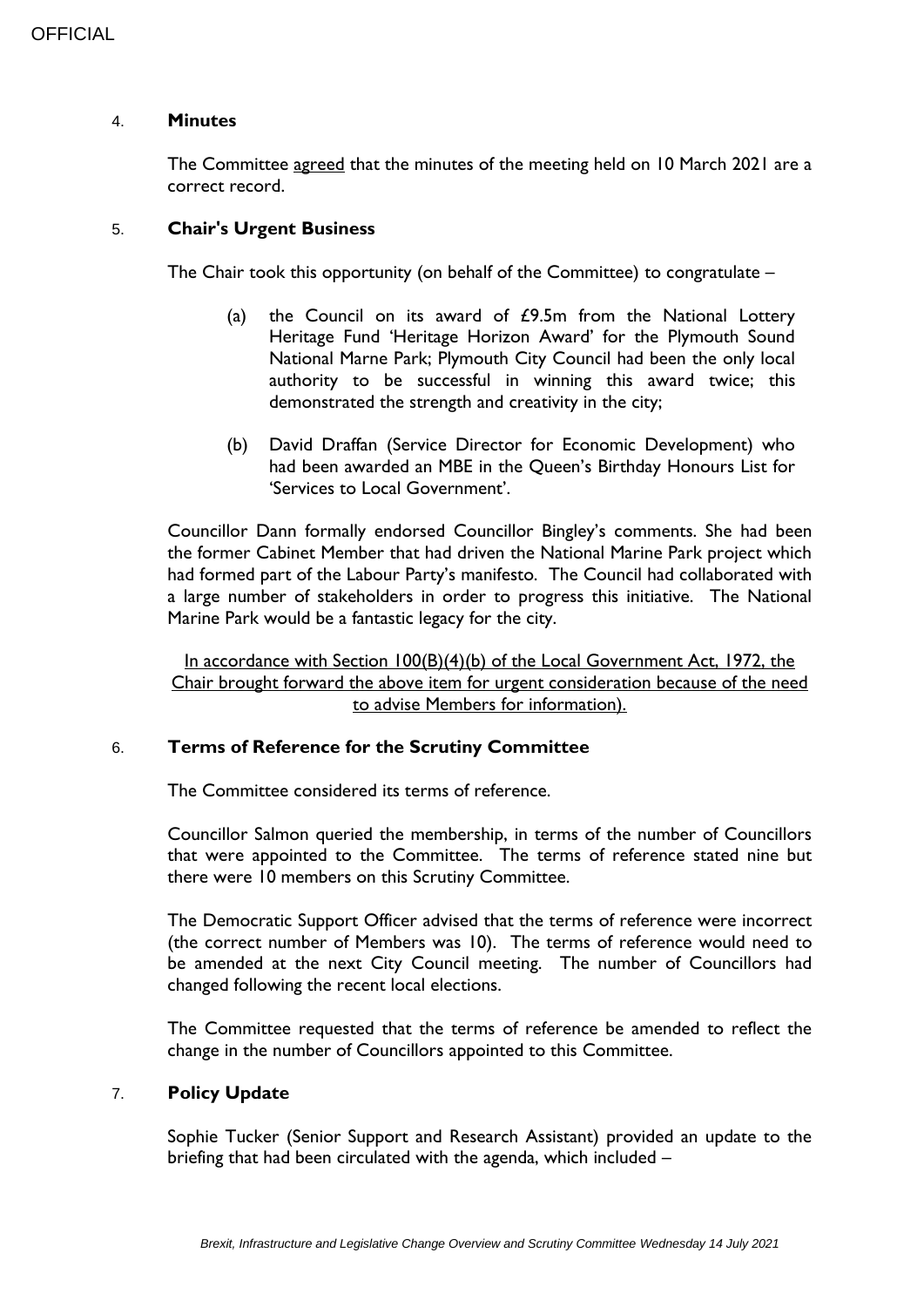- (a) EU Settlement Scheme and Immigration
	- the deadline for applications to the EU Settlement Scheme had been 30 June 2021; new statistics showed that there was a total of six million applications for the scheme which secured EU citizens' right in the UK;
	- there had been a surge in applications which included more than 400,000 in June; this had resulted in approximately 570,000 pending applications; the Government had assured those who had applied prior to the deadline, that they would have their rights protected until their applications had been decided (as set out in law); they would also have the means of proving their protected rights if required;
	- the latest figures for Plymouth (as of 31 March 2021) was 10,820; the vast majority of which had received an outcome of either settled for pre-settled status; the figures were broken down as follows -
		- $6.390$  settled status (increased by 430 was  $5.960$ );
		- $3,570$  pre settled status (increased by  $400$  was  $3,170$ );
		- 300 other (increased by 80 was 220);
	- due to the end of the EU Settlement Scheme, there had been changes to the right to work checks from 1 July 2021; EU passports or ID cards were no longer valid proof of the right to work; an online right to work check would now be required;
- (b) the Graduate Route
	- this immigration route opened on 1 July 2021 and allowed international graduates to start their careers in the UK, after they had finished their studies at a UK university;
	- this provided an opportunity for talented international graduates, who had graduated from a UK university, to stay in the UK and either work, or look for work at any skill level for a period of at least two years;
- (c) EU adopted 'adequacy' decisions
	- the decisions mean that UK businesses and organisations would be able to continue to receive personal data from the EU and EEA without the need to put additional arrangements in place with European counterparts;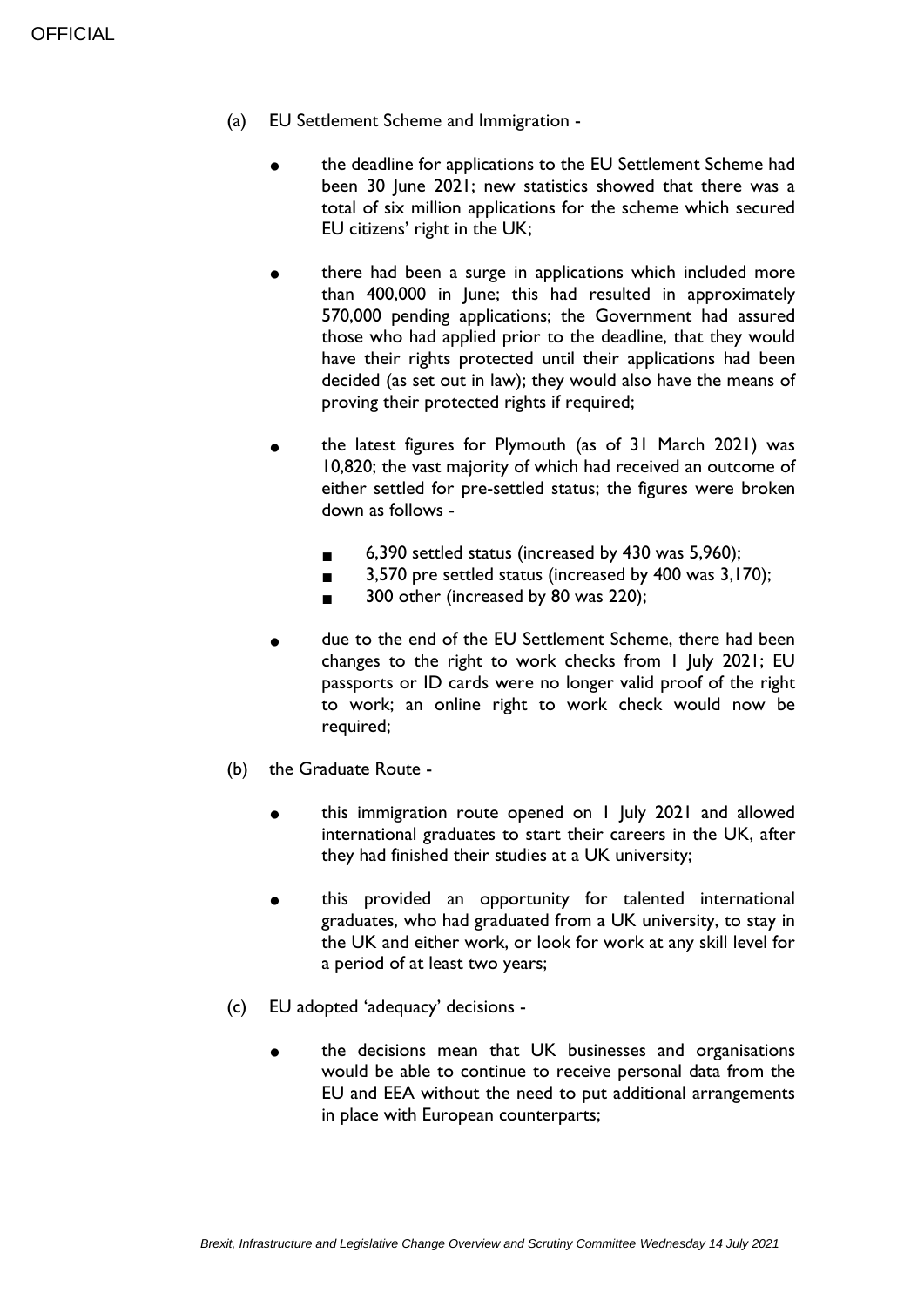- the European Scrutiny Committee had launched an enquiry into the new bodies set up to manage the UK-EU Trade and Cooperation Agreement and to examine the Government's approach to maximising its influence on them;
- (d) to date, there were 67 total trade agreements in effect (at varying stages); 37 fully ratified, 26 provisional applications and 4 bridging mechanisms;
- (e) a new Subsidy Control Bill had been introduced to Parliament on 30 June 2021; the bill sets out the Government's legislative proposal for a new UK subsidy control regime and covered a number of key areas including
	- providing a legal framework for public authorities to award subsidies in line with the subsidy control principles; there would be a statutory duty for public authorities to consider these principles and only award a subsidy if it was consistent with these principles;
	- the introduction of a number of prohibitions to prevent public authorities granting subsidies with distortive or harmful economic impacts;
- (f) Total Allowable Catches (TACs)
	- the deadline for agreeing guidelines for the setting of the Total Allowable Catches was at the beginning of July 2021for stocks of fish subject to quotas;
	- however, the UK did conclude negotiations in mid-June 2021; the catch limits had been set for 70 fish stocks and superseded the previous provisional catch limits for 2021; the total value of the UK-EU fishing opportunities for the UK in 2021 was approximately £333m (this equated to 160,000 tonnes);
- (g) the transitional period would end on 31 December 2021; this period allowed more time for exporters to obtain the suppliers' declarations needed to prove the origin of their exports;
- (h) Freezone the International Trade Committee had published the Government's response to its report on UK freeports.

The Committee raised whether –

(i) the Marine Management Organisation's Fisheries and Seafood scheme had been open to Plymouth, and if so, whether an initiative had been put forward;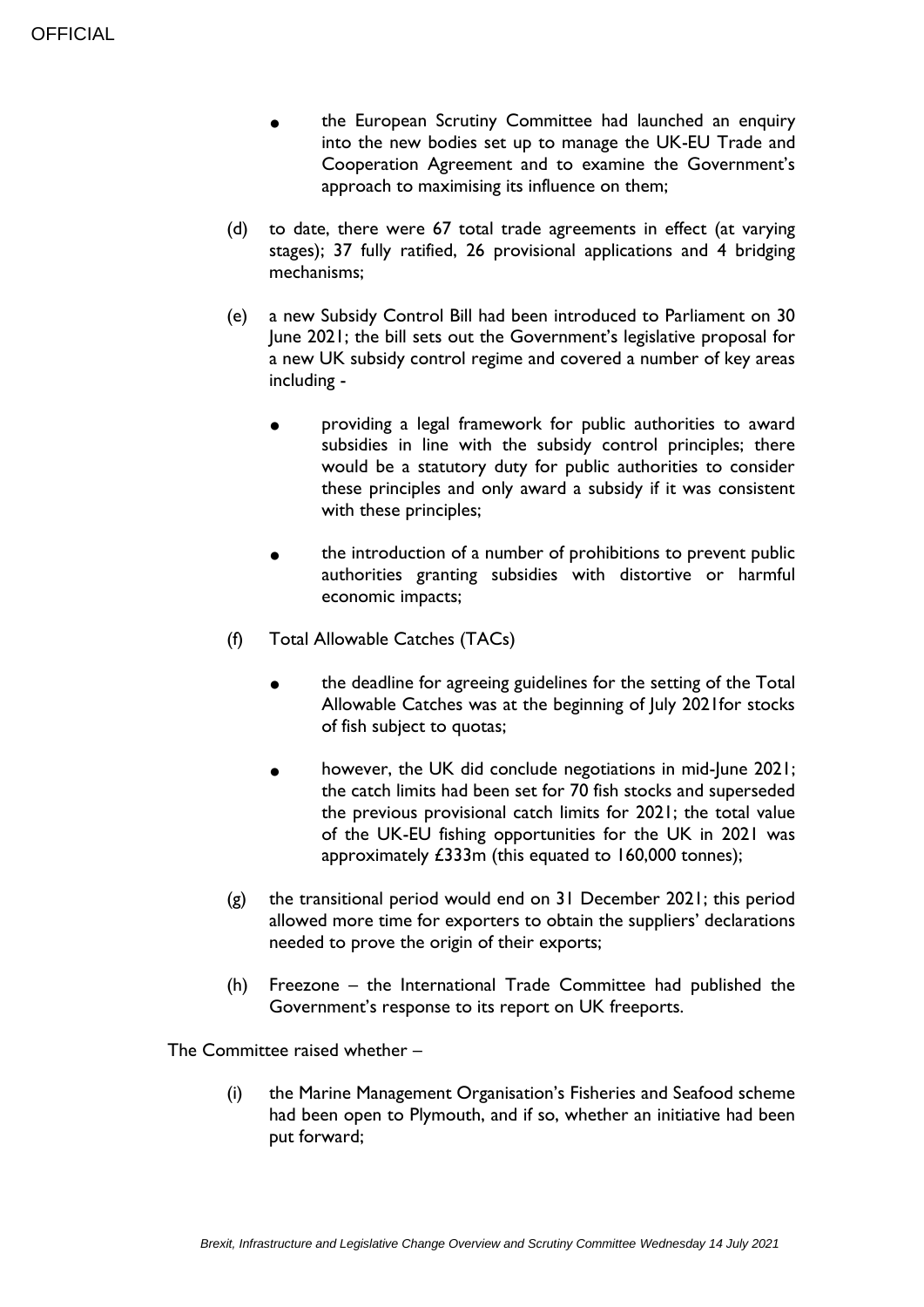response: Kevin McKenzie advised that he would need to check this information and provide an a response outside of this forum;

(j) the Council had consulted with the city's fishing industry and stakeholders, as to whether they were content with the fishing catch limits;

response: the Fisheries Group which comprised of representatives from the fishing industry met on a regular basis; the industry's response to the catch limits would need to be tested; it was unlikely that there would be a change in the position with regard to the scope of the negotiations; at the Committee's Select Committee Review held in February 2021, the industry representatives had not been happy with the fishing allocation, although an update would be provided to a future meeting of the Committee relating to the agreed specific species quota.

The Committee considered that an impact assessment should be undertaken on the funding Plymouth had received through its successful bidding process for various Government funding options (and for this information to be included in future policy briefings).

The Chair advised that if the fishing industry within the city were not happy with their allocation then any data would be helpful in order to effectively lobby Government.

## **Order of Business**

With the permission of the Chair the order of business was changed and is reflected in the minutes.

#### 8. **Mayflower 400 Update**

Councillor Mark Deacon (Cabinet Member for Culture, Leisure and Sport) and Charles Hackett (Charles Hackett (Chief Executive Officer Mayflower 400) provided an update on the Mayflower 400 which highlighted the following –

- (a) the Mayflower 400 had delivered successfully across a huge range of activities, through strong partnership and with determination and adaptability to drive Plymouth and partner objectives, despite the challenges;
- (b) whilst the pandemic had significantly impacted the delivery of the programme, the majority of the original cultural programme had been successfully rescheduled and had been taking place through late 2020 where appropriate and through the summer of 2021;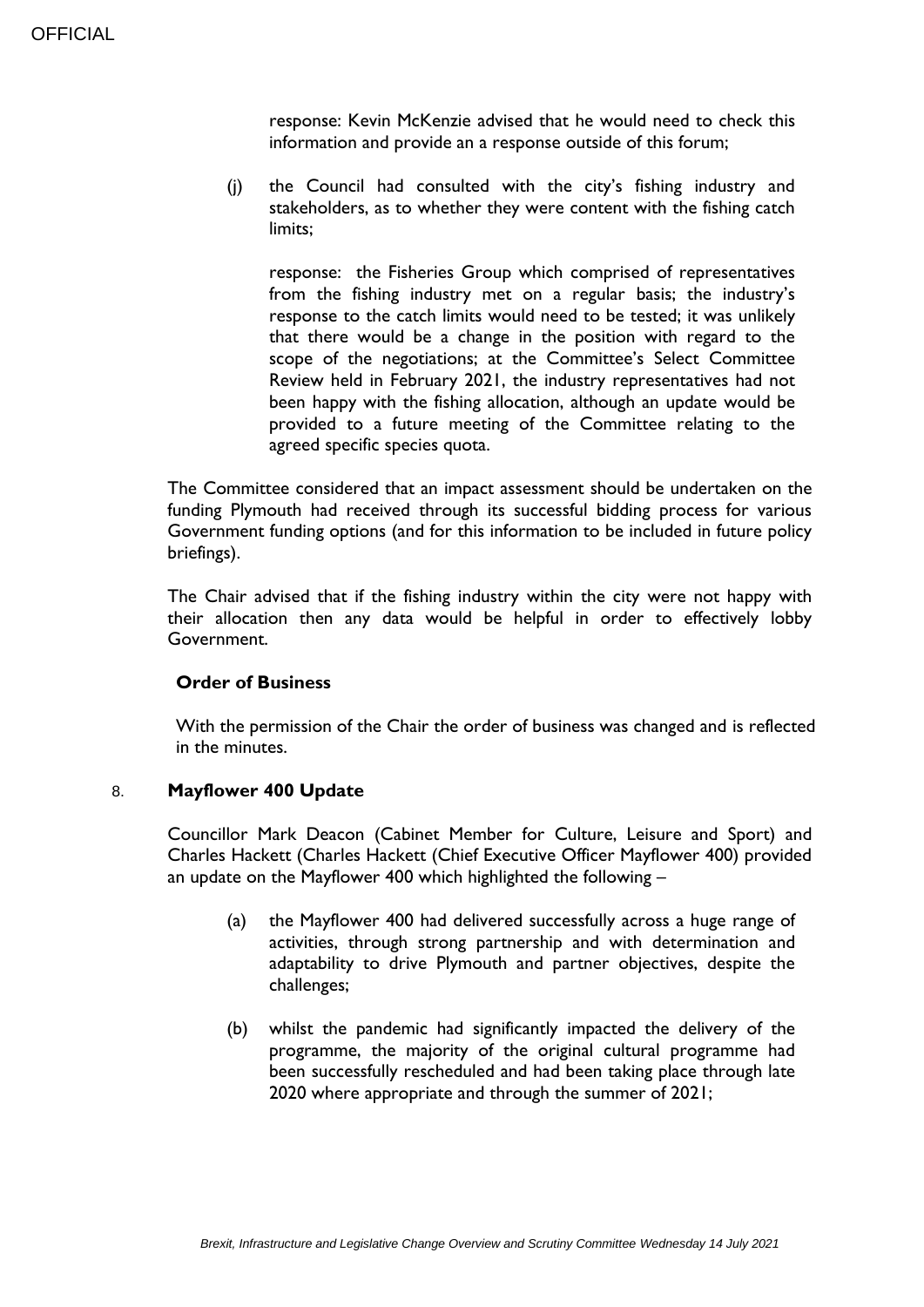- (c) projects had been rescheduled to new dates, or had been redesigned for different delivery such as through digital means; only a small number had been cancelled, such as the Four Nations Ceremony on 11 July 2021;
- (d) Mayflower 400 had continued to
	- promote the city regionally, nationally and internationally;
	- engage residents and give different communities varied ways to take part;
	- deliver a cultural programme, whilst also supporting the cultural producers and performers involved during this highly challenging period for their sector;
	- lay foundations for the visitor sector recovery and future international travel and cruises;
- (e) some individual events from the Mayflower 400 programme, led by partners and funded through grants from bodies such as the Arts Council England would now take place after September 2021 due to the pandemic (such a 'This Land' by the Theatre Royal and Illuminate led by Real Ideas Organisation);
- (f) the 2021 events had built on the success of the content delivered to date which had reached a cumulative audience of over four billion people through associated communications activity, which had supported Plymouth's positioning as a vibrant destination and Britain's Ocean City;
- (g) national and international marketing activity supporting the wider Plymouth destination activity would continue through to the end of 2021 and beyond; Mayflower 400 had exceeded its targeted visitor sector growth by 10%, as of 2019; the programme had been aligned with the wider pandemic recovery activity to ensure it made a full contribution to the city's recovery as it transitioned out of lockdown.

The Committee discussed the following key issues –

- (h) whether the impact of the media coverage was known (given that this would have been impacted by the pandemic) and the financial impact this had on the city;
- (i) whether the £16m committed by the Arts Council England into Plymouth's core arts and culture capacity over five years, was part of the Mayflower 400 project and if the funding would be ongoing;
- (j) the importance of building on the success of the Mayflower 400 project and continuing to maintain the momentum with future projects/events;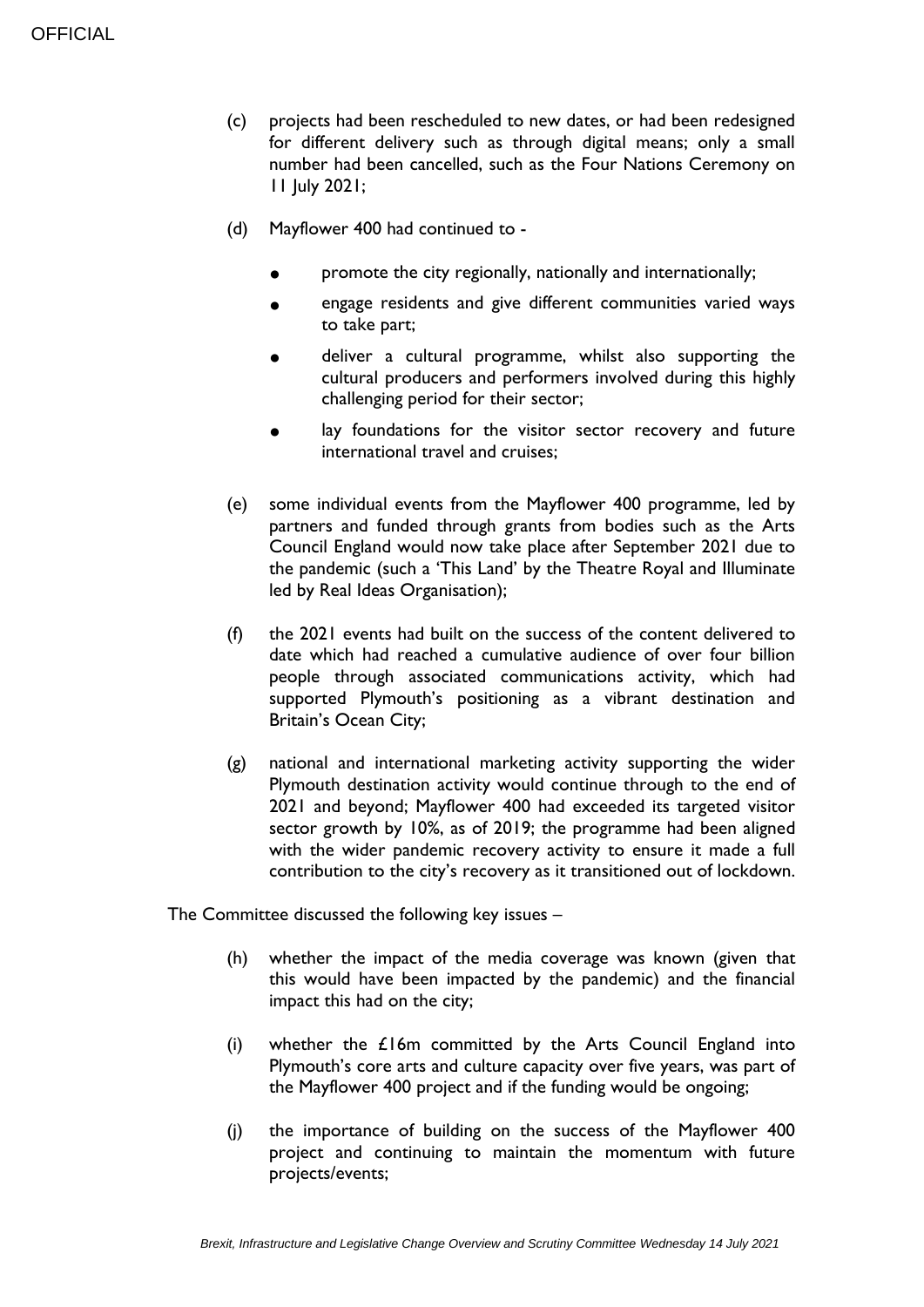- (k) the importance of not only recognising the community involvement in the events that had taken place but also the unity of cross party working in order to continue to secure funding streams;
- (l) the level of international engagement with the Mayflower 400 project and whether there was an international appetite to travel to Plymouth once the Covid restrictions had been lifted.

The Committee considered that the Mayflower 400 project had left an amazing legacy for the city (such as the Mayflower trails, the restoration of the Elizabethan House, the provision of the new bins and signage and improvements to the waterfront) which ensured that Plymouth had become a real visitor destination. The Committee wished to commend all the teams and stakeholders involved with this project.

The Committee requested that the level of international engagement was included in the wrap up report due to be considered by the Committee in February 2022.

The Committee agreed to endorse continuing Plymouth City Council's support of the Mayflower 400 programme to its conclusion in 2021 and to endorse that some projects in the wider Mayflower 400 commemoration would finally deliver after September 2021 but that the core programme would be concluded in September 2021 with wrap up activities from that point.

## 9. **Climate Emergency Action Plan 2021 and Corporate Carbon Reduction Plan 2021: July 2021 Progress Reports**

Councillor Maddie Bridgeman (Cabinet for Environment and Street Scene), Councillor Jonathan Drean (Cabinet Member for Transport), Paul Barnard (Service Director for Strategic Planning and Infrastructure), Philip Robinson (Service Director for Street Services) and Paul Elliott (Low Carbon City Manager) presented the reports which highlighted the following -

- (a) Climate Emergency Action Plan 2021 (CEAP)
	- the report sets out the progress, as at July 2021 and outlined the actions in the Plan as agreed by City Council at its meeting held on  $25$  January  $2021$ ;
	- the overall outcome of the plan was to strive to achieve net zero in the city by 2030; the Council intended to lead by example and was putting in place a number of activities this year to demonstrate this leadership and engage with residents, young people and the business community;
	- as of July 2021, 88 actions out of 89 had been started and activities were underway in order to achieve their respective targets; eight actions were already achieved;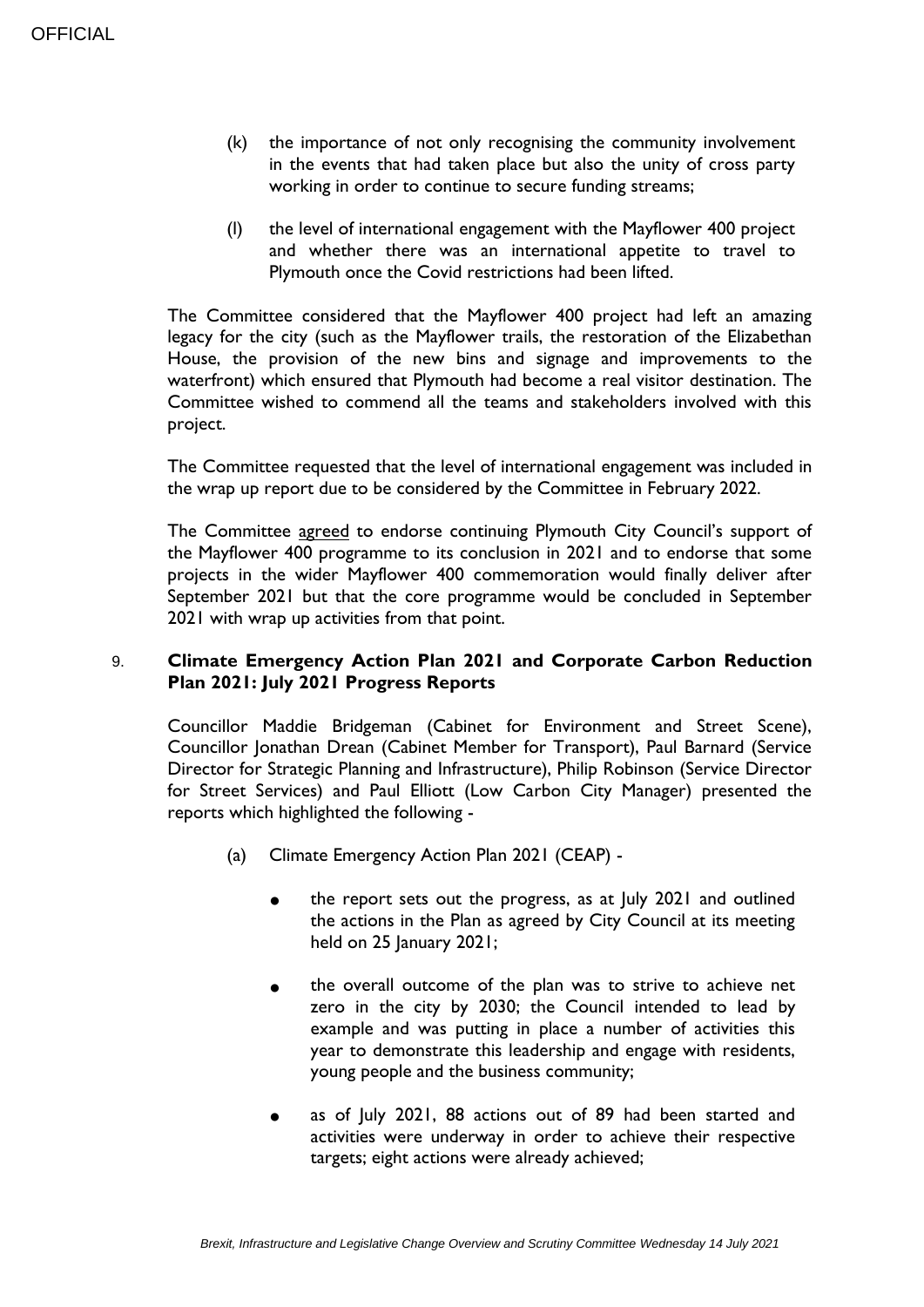- 90% of all actions were achieved in part and were progressing well; the actions reported as 'underway' were ongoing activities taking place throughout 2021; these actions were currently on course to be achieved in 2021;
- eight actions had been completed (9%), 80 actions underway (90%) and not yet progressing  $\vert$  (1%) (89 in total);
- one action had been identified as being at risk of not being fully achieved in this calendar year; this related to exploring mortgages for sustainable energy with South West Mutual; this option was raised informally with South West Mutual however, the Mutual was still applying for its banking licence and envisaged launching the bank in 2022; it was therefore likely that this action would not be achieved in 2021;
- a number of departments of the Council were working proactively with partners and residents to offer meaningful engagement activities this year which included -
	- action 2.62: engage with the Youth Parliament to ensure that the voice of the children and young people was heard in relation to the Climate Emergency;
	- action 2.63: organising an annual Climate Emergency Summit for young people;
	- action 2.64: organise a themed day at Plymouth Libraries on the topic of climate change;
- (b) Corporate Carbon Reduction Plan 2021 (CCRP2)
	- the report described the position, after six months, in relation to the actions set out in the CCRP2, agreed by the City Council at its meeting on 25 January 2021; it highlighted the successful progress of all the actions and described some of the key achievements to date;
	- the overall outcome of the plan was to strive to reduce corporate carbon emissions to zero by 2030; the Council intended to lead by example and was putting in place a number of activities this year to demonstrate leadership combining behaviour change with hands on actions to remove sources of emissions;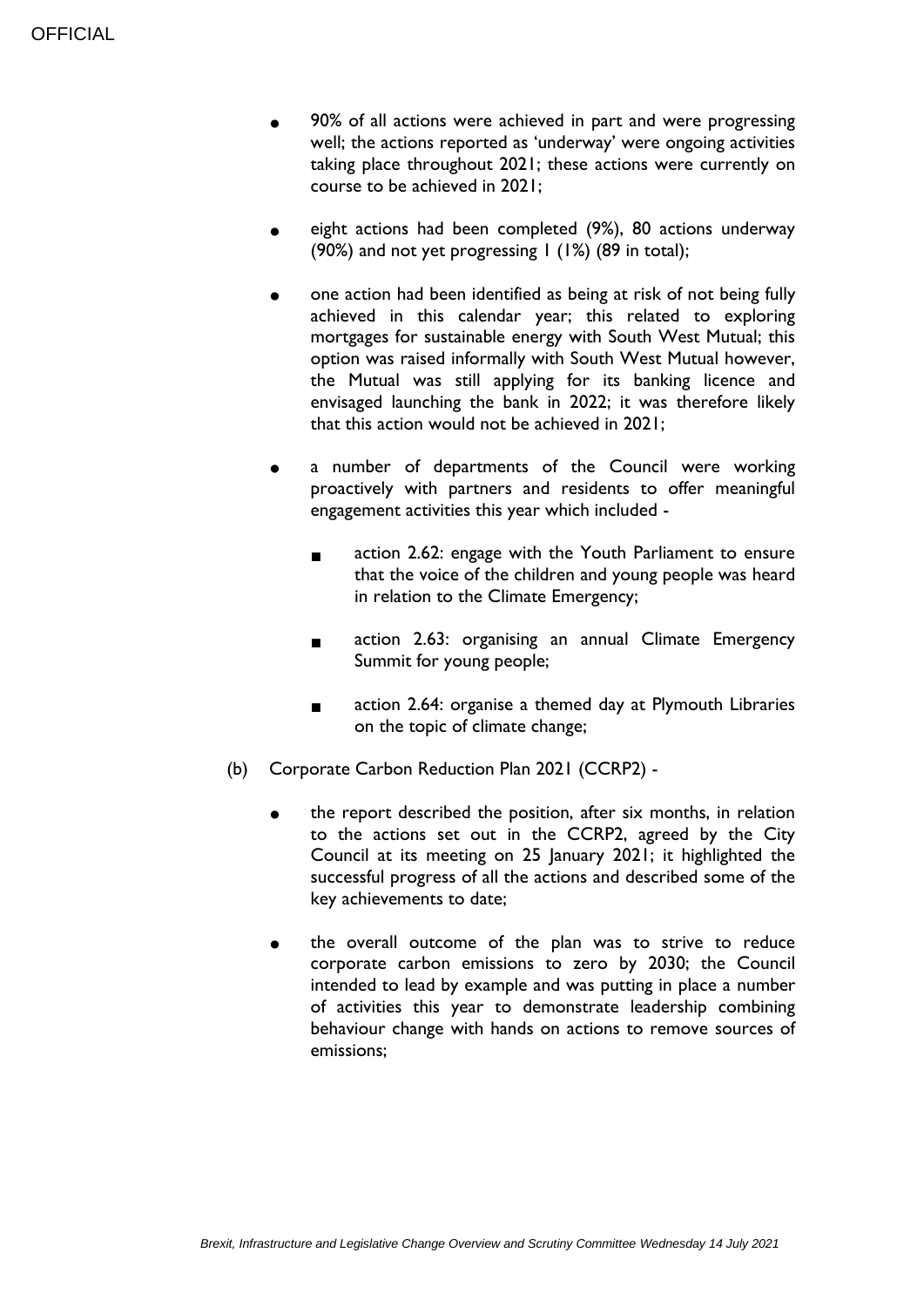- as at July 2021 and six months into the second CCRP, all of the 25 actions had been started with activities underway to achieve their respective targets; whilst all the actions would likely take the full 12 months to achieve their targets, all were progressing well, with no immediate signs of any issues which might compromise completion;
- 88% of all actions were underway to be completed; there were no actions that were not progressing yet; three actions had already been completed;
- key achievements which had been completed included -
	- a new tracker system that captured and reported the carbon dioxide emissions from all fleet vehicles;
	- changes to the Council's Corporate Plan had been made and were signed at the City Council meeting held on 14 June 2021;
	- the roll out of the e-learning training programme on climate change for staff and councillors;
- activities of note that had been progressed to date included -
	- £5m of funding had been secured from two applications to the Public Decarbonisation Fund;
	- £36,500 had been secured from Heat Networks Delivery Unit (Round 10) toward district energy;
	- seven vehicles with electric lifts had been purchased and were now operating as part of the fleet.

The Committee discussed the following key issues -

- (c) whether a specific target had been set for reducing carbon emissions from vehicles;
- (d) as a result of South West Mutual being unable to attain its bank licence until 2022, whether other options had been explored or another provider had been considered;
- (e) whether an indication of the cost of the nine charging hubs could be provided, together with the overall total of the EV charging points that would be installed across the city;
- (f) sought clarification as to the location of the new community solar farm;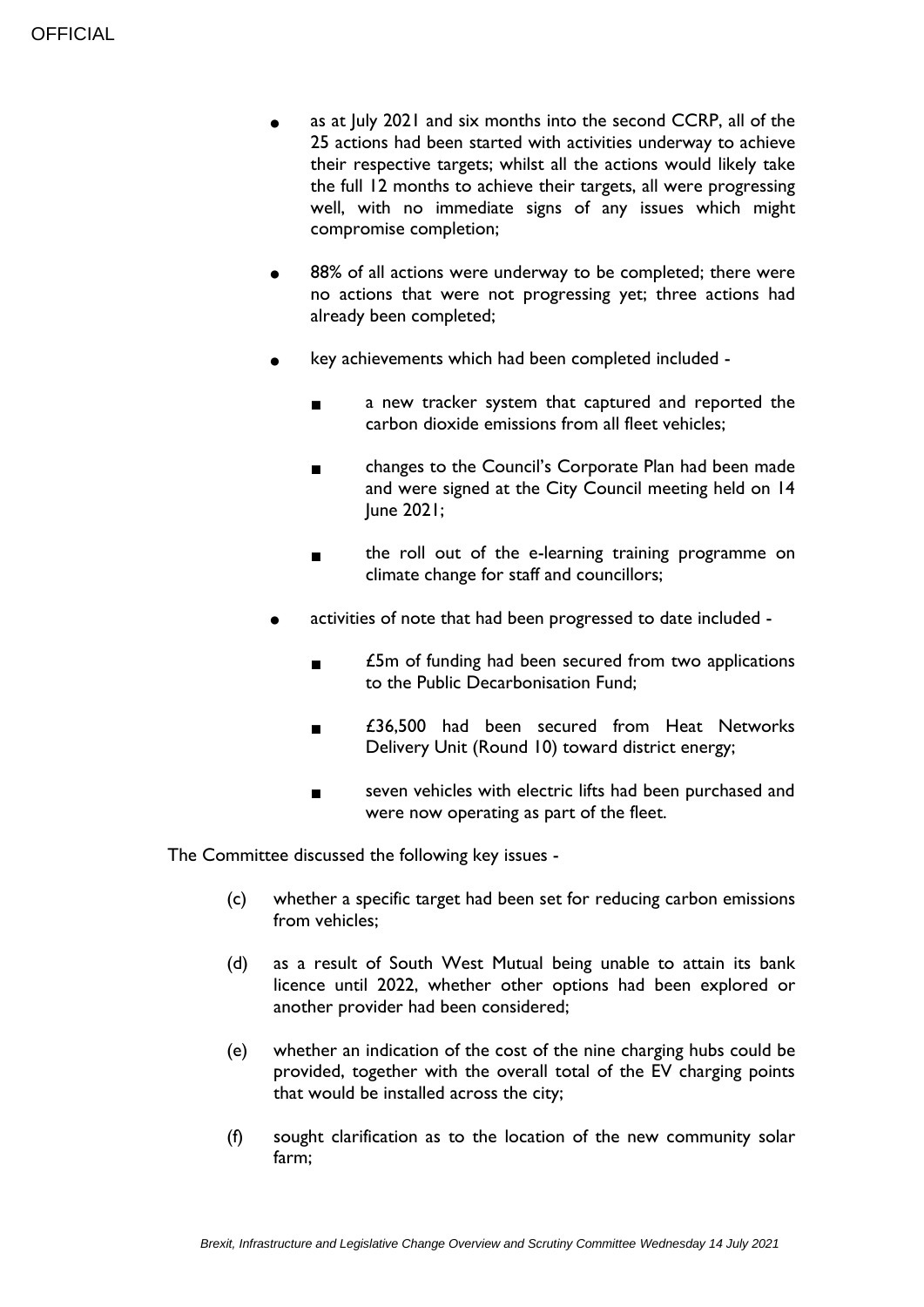- (g) whether consideration had been given to developing groups of EV charging points for taxis around the city and in particular the city centre (such as the initiative that had been implemented in London called the 'iron lung');
- (h) with regard to the recent decision to scrap the charges for rubble and domestic waste at Chelson Meadow, how this fitted politically with the waste hierarchy in changing behaviours (Plymouth was now the only local authority in the South West that did not charge for this type of waste) and how did this decision fit with climate change;
- (i) why the decision had been taken to remove the need for residents to register for the garden waste scheme and how the garden waste rounds would now be managed; the registration for this service had been key in ensuring that this waste service was more efficient and provided a better service for residents, whilst saving money and reducing the Council's carbon footprint (as crews were not having to drive around looking for garden waste bags/bins);
- (j) with regard to the recent decision not to charge for the disposal of rubble and domestic waste, whether in the short term, there was evidence that fly tipping in the city had decreased;
- (k) whilst it was pleasing to hear that the work of the ambassadors would continue (with the focus on waste and travel) and also the conversations with Cabinet colleagues, what was the plan for digital engagement which would provide an opportunity for residents to engage in the climate change agenda;
- (l) sought clarification on the introduction and aims of the new active travel campaign;
- (m) whether consultation with local groups would be undertaken in the summer of 2021, regarding the Local Cycling and Walking Implementation Plan, or if this would be delayed;
- (n) whether there were plans for an improved engagement process regarding the 'leave your car at home day' scheduled to be held in September 2021, how the success of the previous event and the forthcoming event would be measured and whether data from last year's event had been captured;
- (o) whether work would be undertaken with private home owners and businesses to help them to become energy efficient (such as changing to energy saving light bulbs);
- (p) to what extent was the Council engaging with the business community, not just the largest employers in the South West but the small and medium enterprises who would have a huge contribution to make in the climate change agenda;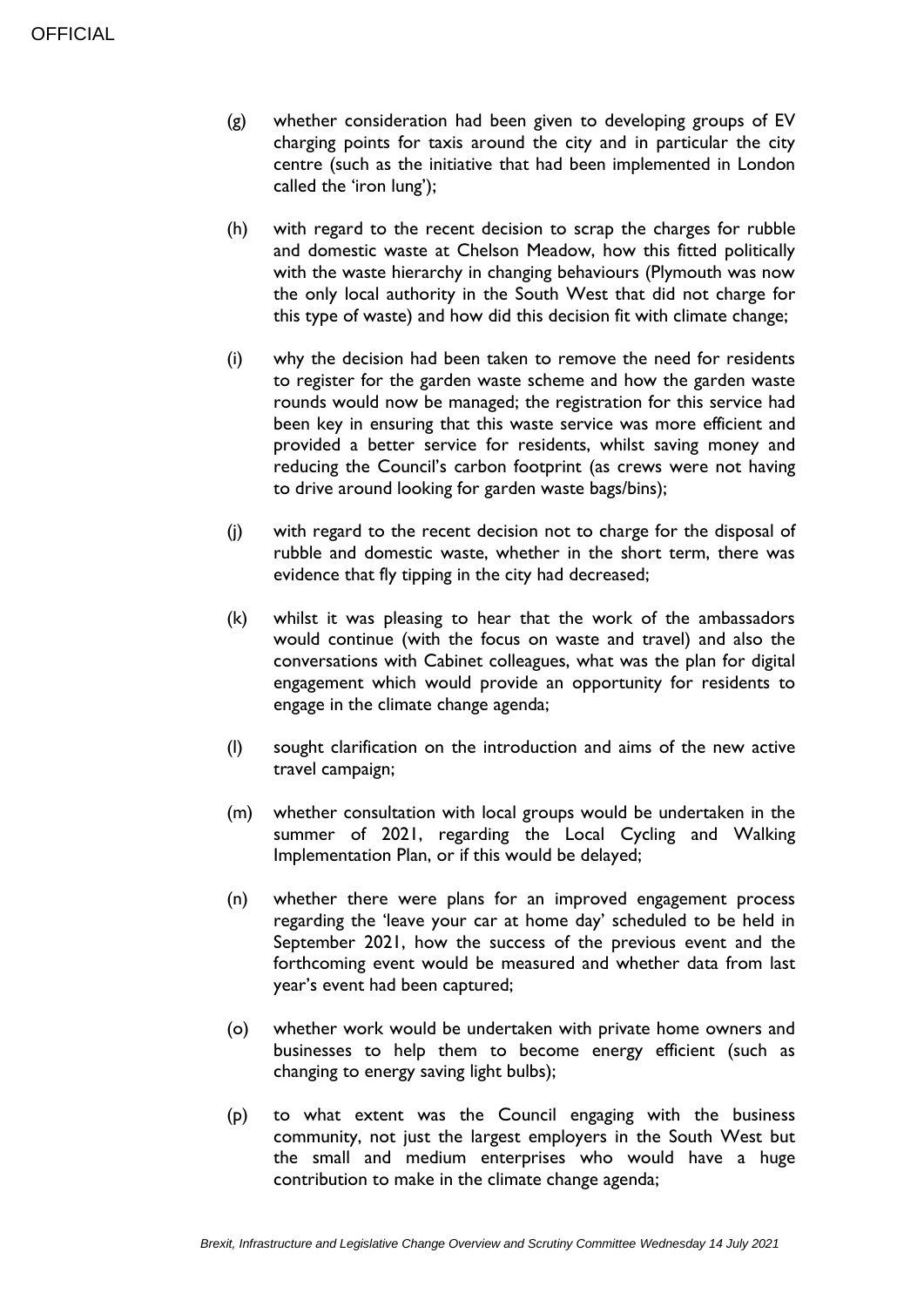- (q) whether in future reports information could be provided on how the business community was being engaged and incentivised;
- (r) the Resurgam Charter had been worked on for a number of years and across Administrations and with a number of organisations including the Chamber of Commerce, the Small Business Federation and Build Plymouth, with the aim of 'building back better'; the Charter did include how businesses were run which was especially important for small businesses; businesses that signed up for the charter did receive support and it was considered that this may be an opportunity in engaging with businesses on the climate change agenda;
- (s) considered that there was an opportunity for the Council to both approach and engage with small businesses through the Trading Standards department's 'buy with confidence' scheme; current communications relating to the scheme did not include environment or climate change issues;
- (t) it was also considered that the Council had an opportunity to use the data collated from the business grants, to engage with the business community in the city, in order to assist them to reduce their carbon footprint;
- (u) whether work could be undertaken with organisations, tenants/ customers who rented buildings from Plymouth City Council, to investigate the feasibility of installing solar panels on the roofs of the buildings; this would help in reducing overheads whilst sharing the surplus electricity that had been generated;
- (v) sought confirmation that grass cutting would not increase, as this not only reduced the Council's carbon footprint by not using equipment to cut the grass but also increased carbon capture; (it should be noted that a large number of residents had been happy with how the Council had managed its grass land); it would be disappointing if the wild areas and the bee corridors were lost due to a change in the policy;
- (w) the importance of reviewing the grass cutting policy to ensure that the Council got it right and the ability to address the issues that had been raised by residents which included children being unable to play in green areas where the grass had been kept long, dogs getting ticks due to walking through long grass and the inability of a veterans wheelchair team to play rugby due to the long grass; there had been an increase in anti-social behaviour in certain wards and whether this could be attributed to grassed areas where young people congregated not being cut;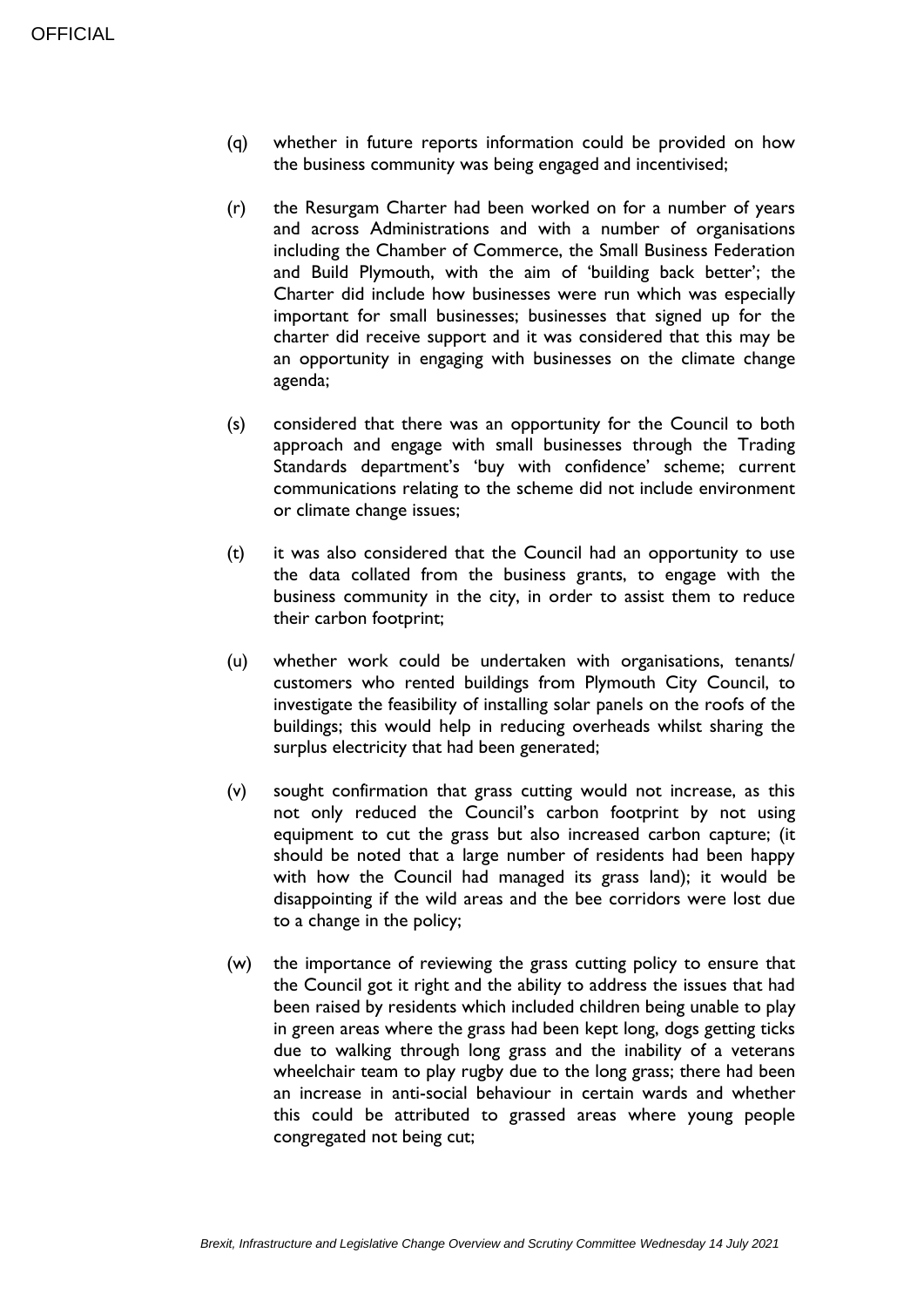(x) with regard to the review of the grass cutting policy, it should be recognised that it would be difficult to keep all residents happy.

The Chair welcomed the six month update on both the Climate Emergency Action Plan and the Corporate Carbon Reduction Plan and whilst there were many positive issues raised, he would like to see areas of weakness such as issues that the Council had not got quite right in future reporting to the Committee.

The Committee requested the following -

- (y) a copy of the draft Local Cycling an Walking Implementation Plan, when available;
- (z) provide details of the future model for the 'leave your car at home day' initiative;
- (aa) provide the data captured from the previous year's 'leave your car at home day' initiative;
- (bb) to include in future reports to the Committee, how the Council was engaging with the business community and whether businesses were being incentivised to undertake carbon reductions initiatives.

The Committee noted the Climate Emergency Action Plan (CEAP) 2021, July 2021 progress report (including details set out in Appendix 2 and 2a); and the Corporate Carbon Reduction Plan (CCRP) 2021, July 2021 progress report (including details set out in Appendix 3 and 3a).

## 10. **Plymouth and South Devon Freezone**

The Leader (Councillor Nick Kelly), David Draffan (Service Director for Economic Development) and Richard May (Head of Oceansgate and Marine Investment) presented the report which highlighted the following –

- (a) the Plymouth and South Devon Freezone would help the city to bounce back from the Covid pandemic and grow the local economy; the Freezone was expected to generate thousands of new jobs and over £100m of new investment over the next 10 years;
- (b) as Britain's Ocean City, with its natural harbour and direct deep water access to the English Channel and the Atlantic Ocean, Plymouth was ideally located for accessing European and global markets; the Organisation for Economic Co-operation and Development had predicted that the global ocean economy would be worth more than £2 trillion by 2030;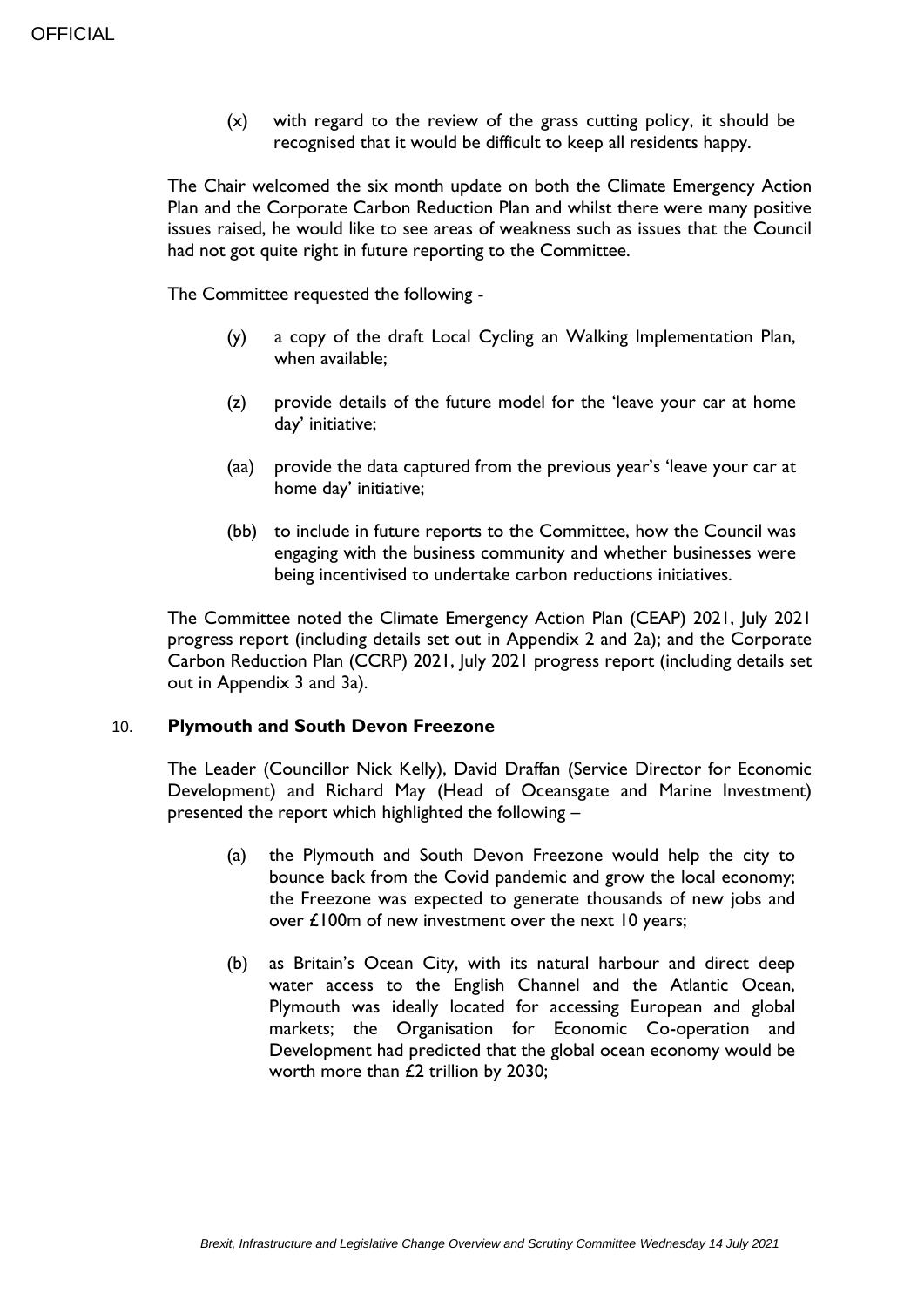- (c) the Freezone would build on the city's strengths to drive growth across the region; this would harness the power of Plymouth's marine economy to drive economic growth and working with Devon as the Local Transport Authority, fund road network improvements and unlock under-utilised employment land at Sherford and Langage;
- (d) the proposal directly targeted key growth areas such as marine manufacturing, wind and wave energy and marine autonomy; the success would bring in an immediate injection of at least £20m of capital; with the locally raised matched element being funded through the business rates uplift that the Freezone would generate, there would be no diversion of Council funding from other priorities;
- (e) it would provide an opportunity to deliver clean growth and the high quality jobs the city needed for the future, whilst protecting its unique historic and natural infrastructure;
- (f) in the early stages, delivering the Freezone required the Council to pass through a series of 'gates'; in each case the Council had to evidence that certain criteria had been met, in order to unlock some benefit; the first of these related to having governance structures in place; these had been agreed by the Ministry for Housing Communities and Local Government;
- (g) the next requirement would be to submit a capacity funding application setting out the city's budget for 2021/22; following a process of negotiation, a budget would be submitted which would take the Council up to the point of submitting an outline business case; it was anticipated that there would be a further opportunity to submit a capacity funding claim once that milestone had been reached; an initial payment of £300k had been received in late June 2021; whilst this had been welcomed, the Council also needed to maximise the use of internal existing resource to support the development of the outline business case;
- (h) the next steps would be to establish an implementation plan and deliver the outline business case in the autumn; currently, the implementation plan included seven projects each of which had a lead officer who would be responsible for an overall programme board for delivery;
- (i) each of these projects encompassed a number of discreet work streams and small groups of officers with relevant skills sets, drawn from the three local authorities; other key partners would be assigned to each one; in areas where the expertise available from the partners was inadequate, the Council would bring in consultancy support to bolster in-house capacity;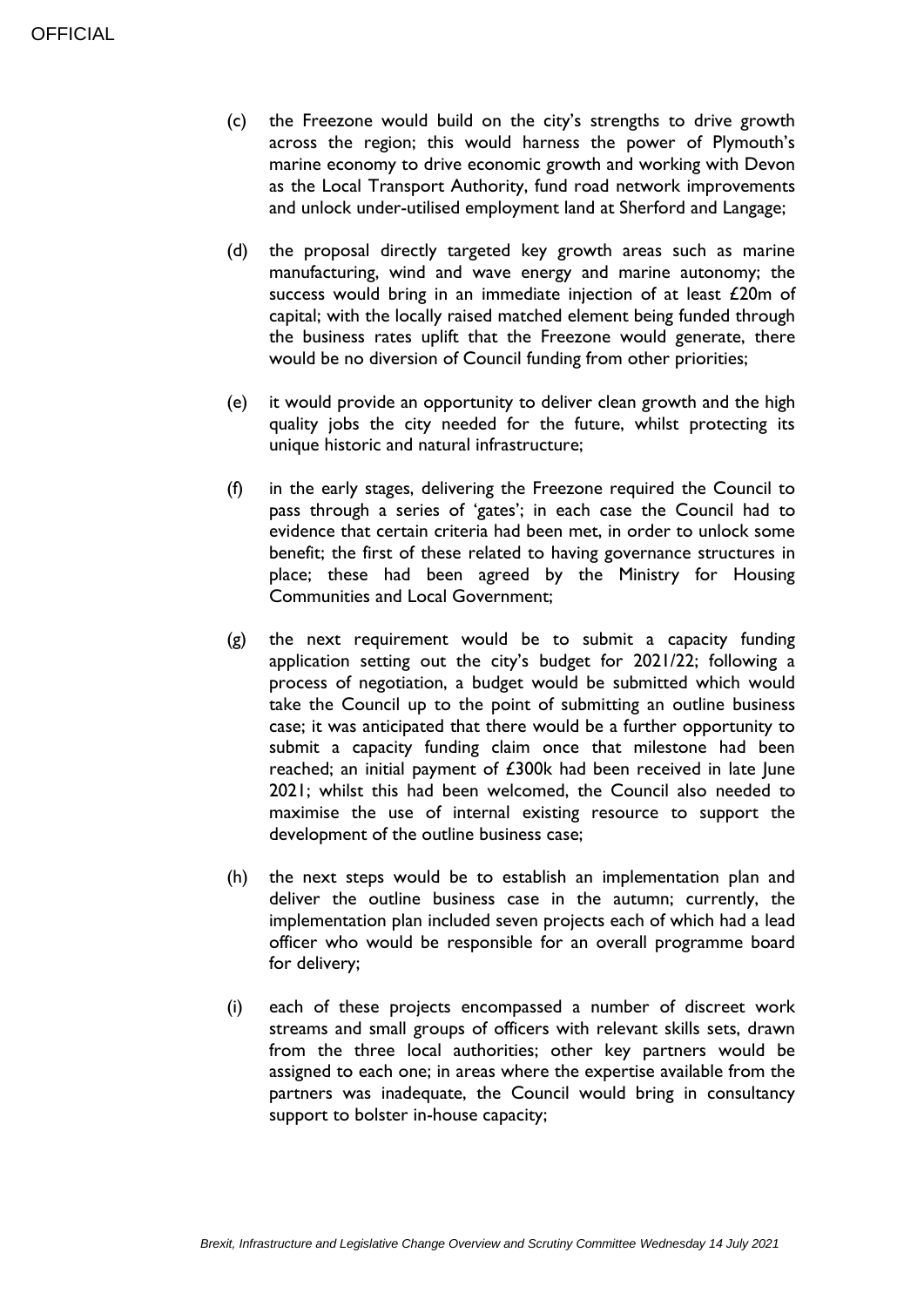(j) the purpose of the programme delivery team was to deliver the Freezone; to ensure the outline business case was delivered within the required timeline; a tighter core team of officers had been established to work specifically on the business case supported by the same team employed to write the successful bid.

Richard May (Head of Oceansgate and Marine Investment) provided a presentation to the Committee (which would be circulated outside of this forum).

The Committee discussed the following key issues -

- (k) how the Freezone would help the disadvantage areas within the city, the environment and how the tax site benefits (particularly employers paying 0% employer NICs on salaries of new employees earning up to £25k per annum for three years) would benefit local communities;
- (l) the importance of ensuring that the infrastructure was able to support the increase in the traffic generated by the Freezone (such as the provision of sufficient parking in the sites that had been identified for business growth);
- (m) how the Freezone would work with the conservation areas within the city;
- (n) whether the strategic network (such as the A38) would be improved in readiness for the increase in traffic flow to the sites identified within the Freezone, in particular Langage and Sherford;
- (o) whether the outline business case could provide information on how the Freezone would support the city's aim of becoming carbon neutral by 2030 (including any mitigating actions) and whether the maritime decarbonisation could be measured and this information shared;
- (p) the importance of ensuring that the issues agreed with both residents and businesses as part of the Joint Local Plan were taken on board when developing the sites identified as part of the Freezone;
- (q) whether the improvement works to the Deep Lane junction would be brought forward, as part of the creation of an efficient, sustainable transport network.

The Committee requested that a response was provided, outside of this forum, as to whether the work on the Deep Lane junction would be brought forward, as part of the Freezone.

The Committee noted the report and the progress being made in the relatively short period of time, since the Plymouth and South Devon Freezone was announced as one of eight successful bids for Freeport status.